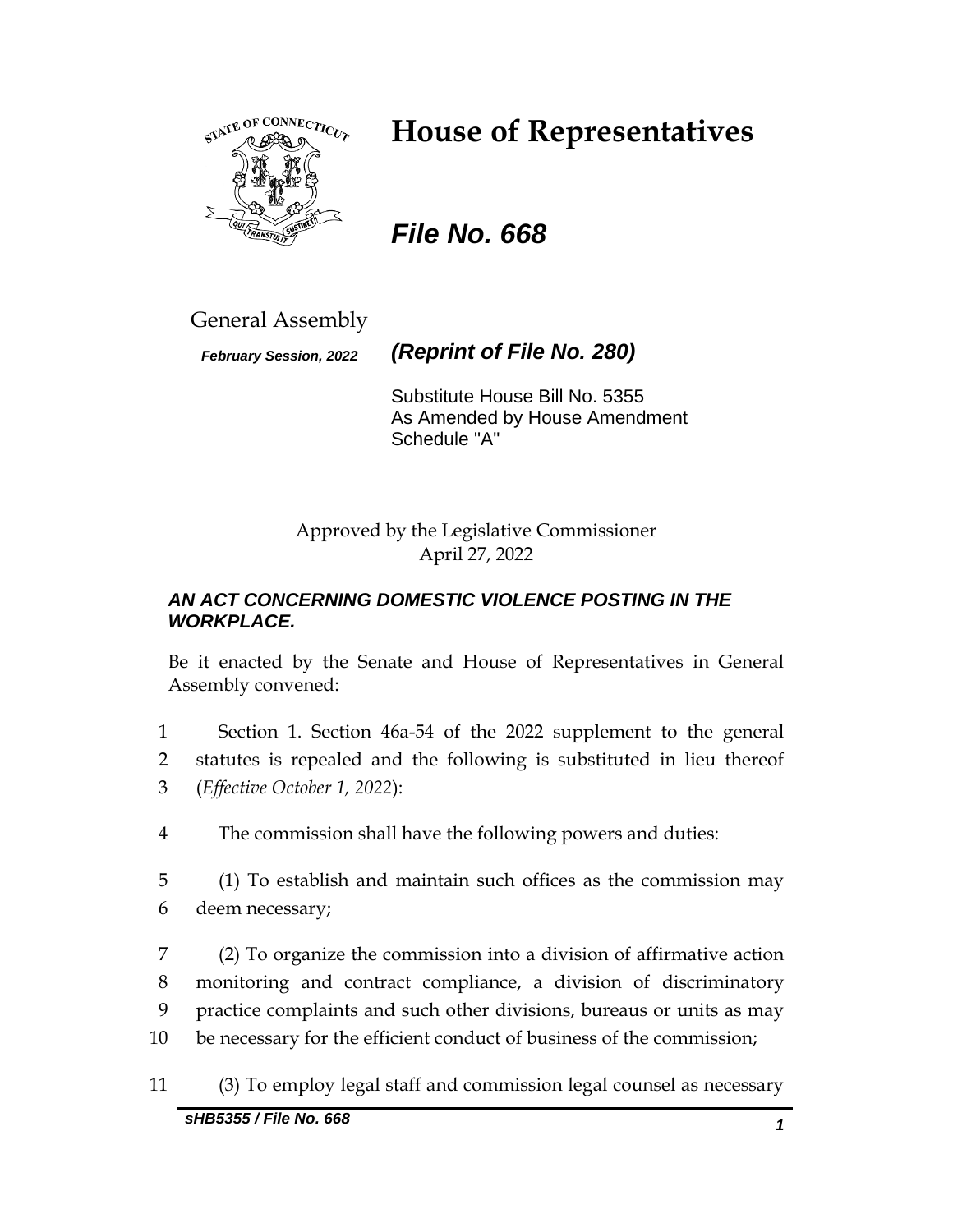to perform the duties and responsibilities under section 46a-55. One commission legal counsel shall serve as supervising attorney. Each commission legal counsel shall be admitted to practice law in this state; (4) To appoint such investigators and other employees and agents as it deems necessary, fix their compensation within the limitations provided by law and prescribe their duties; (5) To adopt, publish, amend and rescind regulations consistent with and to effectuate the provisions of this chapter; (6) To establish rules of practice to govern, expedite and effectuate the procedures set forth in this chapter; (7) To recommend policies and make recommendations to agencies and officers of the state and local subdivisions of government to effectuate the policies of this chapter; (8) To receive, initiate as provided in section 46a-82, investigate and mediate discriminatory practice complaints; (9) By itself or with or by hearing officers or human rights referees, to hold hearings, subpoena witnesses and compel their attendance, administer oaths, take the testimony of any person under oath and require the production for examination of any books and papers relating to any matter under investigation or in question; (10) To make rules as to the procedure for the issuance of subpoenas by individual commissioners, hearing officers and human rights referees; (11) To require written answers to interrogatories under oath relating to any complaint under investigation pursuant to this chapter alleging any discriminatory practice as defined in subdivision (8) of section 46a- 51, and to adopt regulations, in accordance with the provisions of chapter 54, for the procedure for the issuance of interrogatories and compliance with interrogatory requests;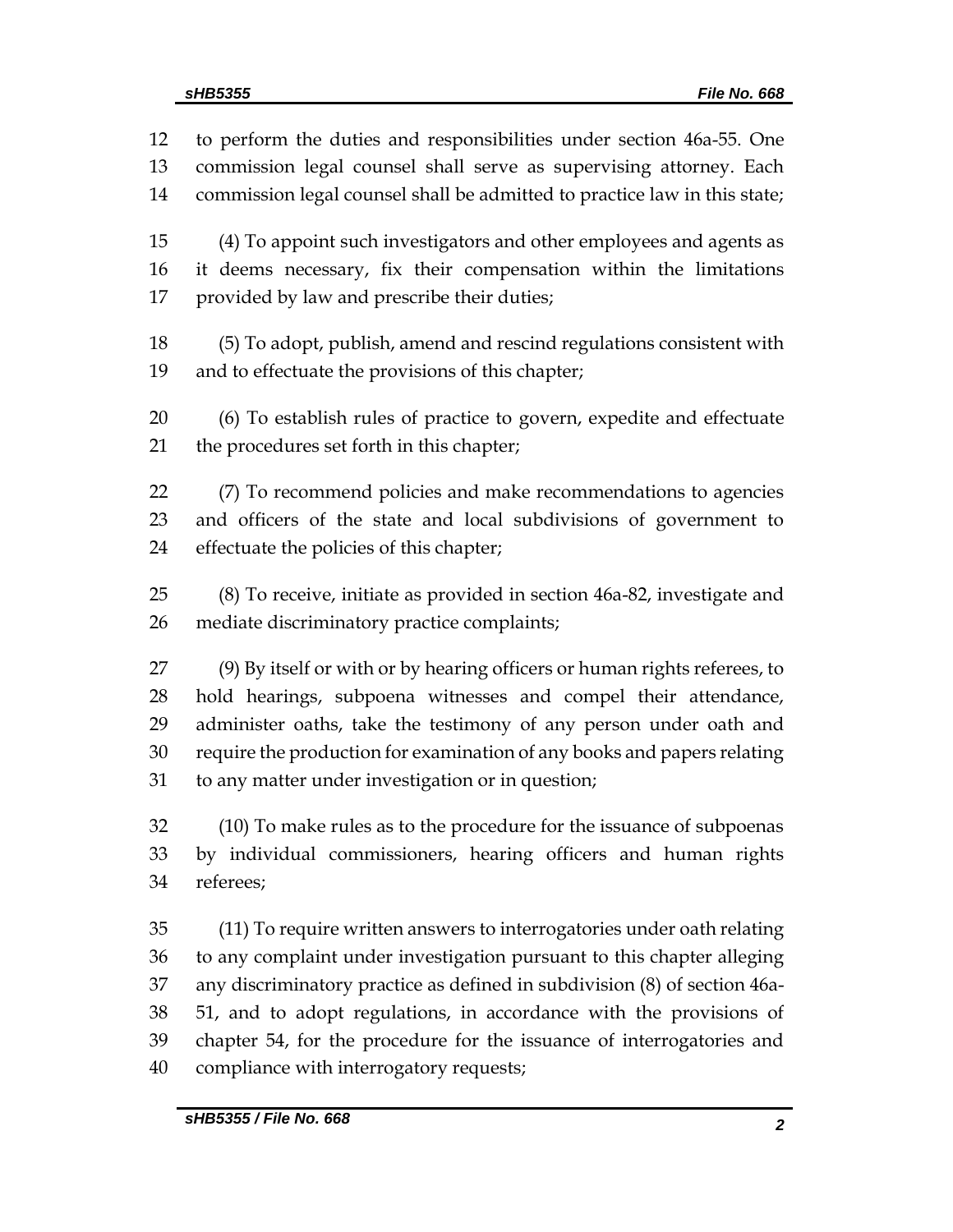(12) To utilize such voluntary and uncompensated services of private individuals, agencies and organizations as may from time to time be offered and needed and with the cooperation of such agencies, (A) to study the problems of discrimination in all or specific fields of human relationships, and (B) to foster through education and community effort or otherwise good will among the groups and elements of the population of the state;

 (13) To require the posting by an employer, employment agency or labor organization of such notices regarding statutory provisions as the commission shall provide;

 (14) To require the posting, by any respondent or other person subject to the requirements of section 46a-64, 46a-64c, 46a-81d or 46a-81e, of such notices of statutory provisions as it deems desirable;

 (15) To require an employer having three or more employees to (A) post in a prominent and accessible location information concerning the illegality of sexual harassment and remedies available to victims of sexual harassment, (B) provide, not later than three months after the employee's start date with the employer, a copy of the information concerning the illegality of sexual harassment and remedies available to victims of sexual harassment to each employee by electronic mail with a subject line that includes the words "Sexual Harassment Policy" or words of similar import, if (i) the employer has provided an electronic mail account to the employee, or (ii) the employee has provided the employer with an electronic mail address, provided if an employer has not provided an electronic mail account to the employee, the employer shall post the information concerning the illegality of sexual harassment and remedies available to victims of sexual harassment on the employer's Internet web site, if the employer maintains such an Internet web site. An employer may comply with the requirements of this subparagraph, by providing an employee with the link to the commission's Internet web site concerning the illegality of sexual harassment and the remedies available to victims of sexual harassment by electronic mail, text message or in writing; and (C) provide two hours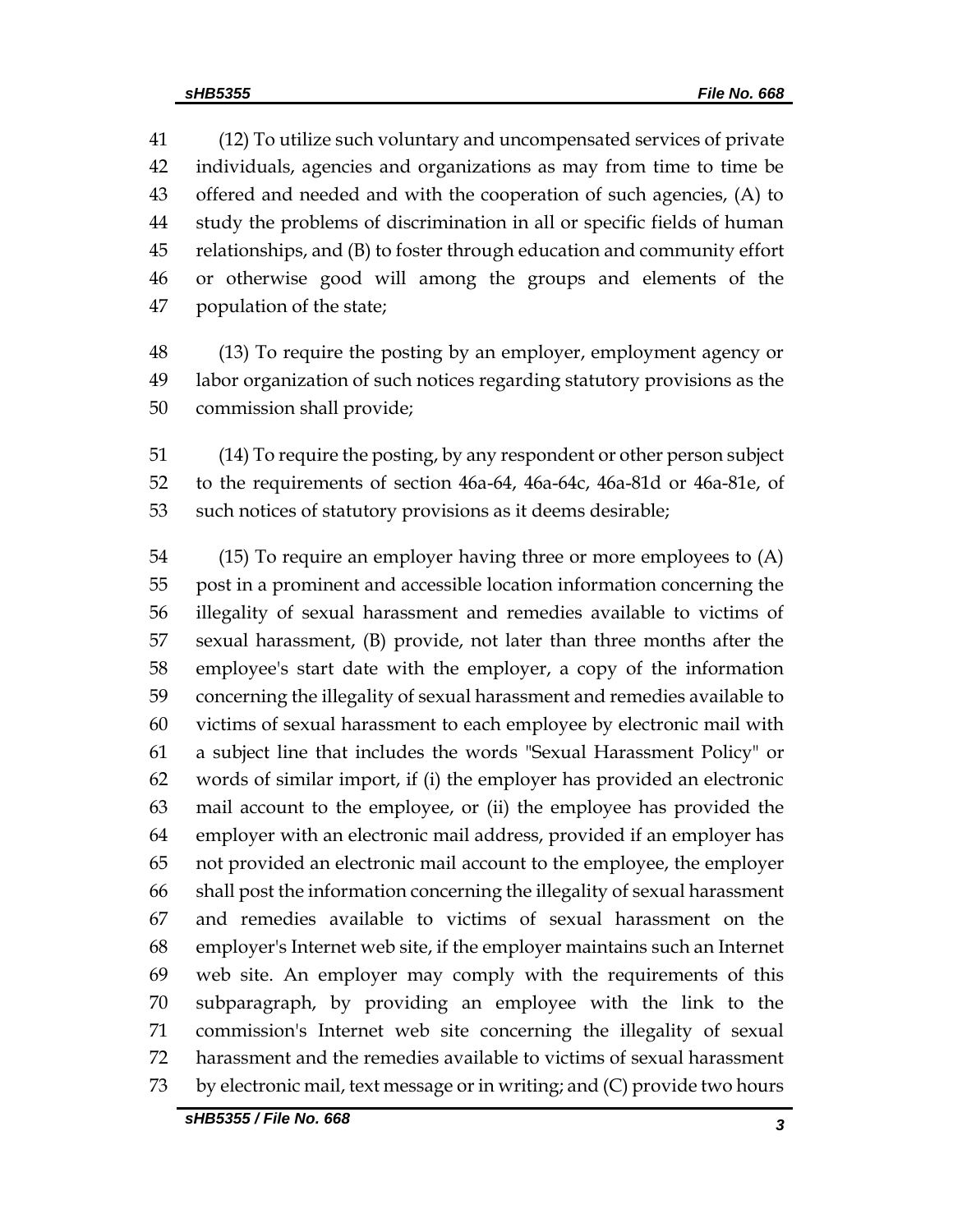of training and education to employees within one year of October 1, 2019, provided any employer who has provided such training and education to any such employees after October 1, 2018, shall not be required to provide such training and education a second time. An employer having (i) three or more employees, shall provide such training and education to an employee hired on or after October 1, 2019, not later than six months after the date of his or her hire, provided the commission has developed and made available such training and education materials in accordance with the provisions of subdivision (8) 83 of subsection (a) of section  $46a-56$ , as amended by this act; or (ii) less than three employees shall provide such training and education to all supervisory employees within one year of October 1, 2019, and to all new supervisory employees within six months of their assumption of a supervisory position, provided any employer who has provided such training and education to any such supervisory employees after October 1, 2018, shall not be required to provide such training and education a second time. Any supervisory employee hired on or after October 1, 2019, by an employer having less than three employees, shall receive such training and education not later than six months after the date of his or her hire, provided the commission has developed and made available such training and education materials in accordance with the provisions of subdivision (8) of subsection (a) of section 46a-56, as amended by this act. Such training and education shall include information concerning the federal and state statutory provisions concerning sexual harassment and remedies available to victims of sexual harassment. If an employee has received in-person training provided by the commission or has taken the no cost online training provided by the commission on its Internet web site in accordance with the provisions of subdivision (8) of subsection (a) of section 46a-56, as 103 amended by this act, while employed by a different employer within the two years preceding the date of hire, an employer may consider such prior training to satisfy the training requirements of this section. An employer who is required to provide training under this subdivision shall provide periodic supplemental training that updates all supervisory and nonsupervisory employees on the content of such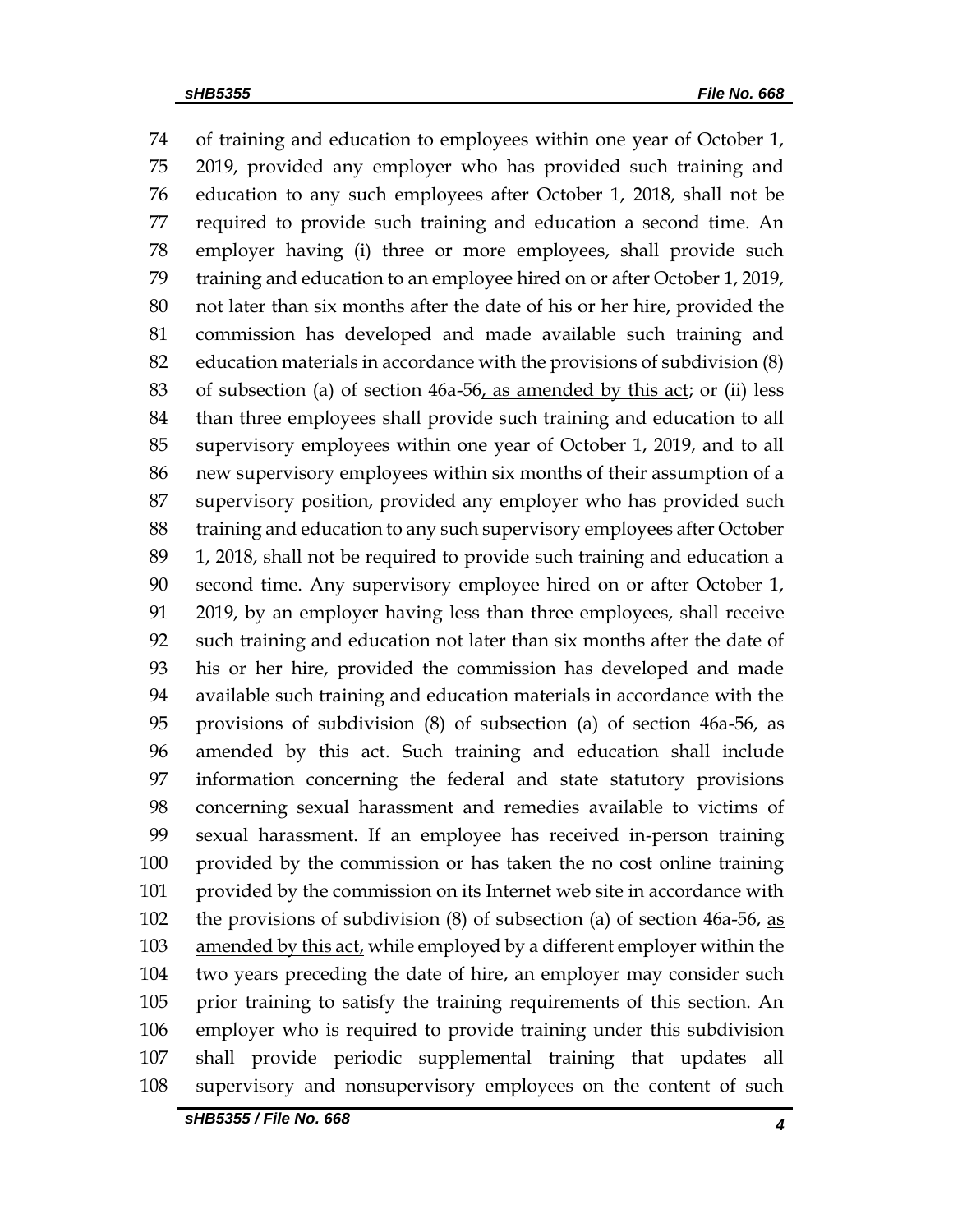training and education not less than every ten years. As used in this subdivision, "sexual harassment" has the same meaning as provided in subdivision (8) of subsection (b) of section 46a-60 and "employer" includes the General Assembly and "employee" means any individual employed by an employer, including an individual employed by such individual's parent, spouse or child;

 (16) To require each state agency that employs one or more employees to (A) provide a minimum of three hours of diversity training and education (i) to all supervisory and nonsupervisory employees, not later than July 1, 2002, with priority for such training to supervisory employees, and (ii) to all newly hired supervisory and nonsupervisory employees, not later than six months after their assumption of a position with a state agency, with priority for such training to supervisory employees. Such training and education shall include information concerning the federal and state statutory provisions concerning discrimination and hate crimes directed at protected classes and remedies available to victims of discrimination and hate crimes, standards for working with and serving persons from diverse populations and strategies for addressing differences that may arise from diverse work environments; and (B) submit an annual report to the Commission on Human Rights and Opportunities concerning the status of the diversity training and education required under subparagraph (A) of this subdivision. The information in such annual reports shall be reviewed by the commission for the purpose of submitting an annual summary report to the General Assembly. Notwithstanding the provisions of this section, if a state agency has provided such diversity training and education to any of its employees prior to October 1, 1999, such state agency shall not be required to provide such training and education a second time to such employees. The requirements of this subdivision shall be accomplished within available appropriations. As used in this subdivision, "employee" includes any part-time employee who works more than twenty hours per week;

*sHB5355 / File No. 668 5* (17) To require each state agency to submit information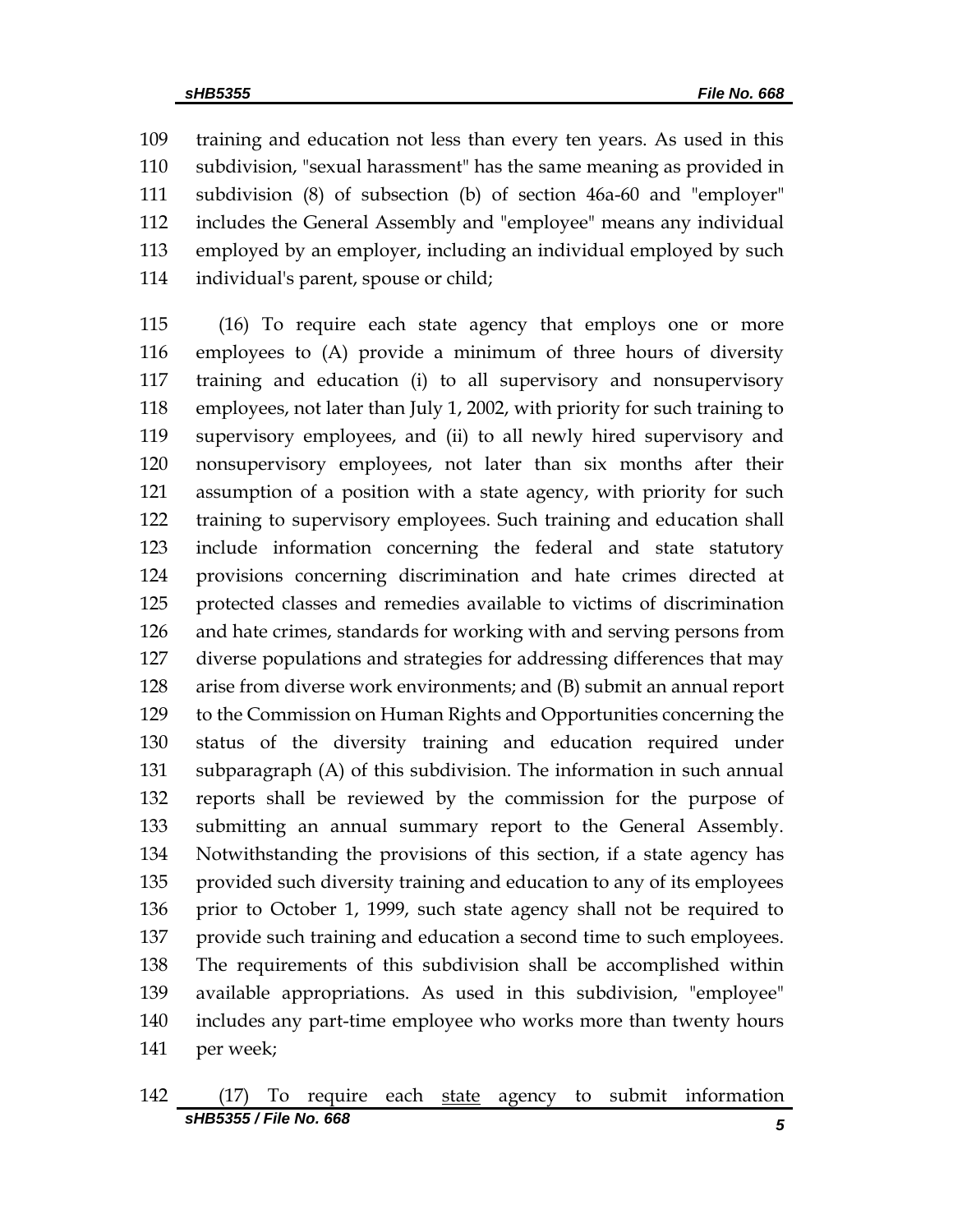demonstrating its compliance with subdivision (16) of this section as part of its affirmative action plan and to receive and investigate complaints concerning the failure of a state agency to comply with the requirements of subdivision (16) of this section; **[**and**]**

 (18) To enter into contracts for and accept grants of private or federal funds and to accept gifts, donations or bequests, including donations of service by attorneys; **[**.**]**

 (19) To require each state agency that employs one or more employees to provide a minimum of one hour of training and education 152 related to domestic violence and the resources available to victims of domestic violence (A) to all supervisory and nonsupervisory employees, not later than July 1, 2023, and (B) to all supervisory and nonsupervisory employees hired on or after July 1, 2023, not later than 156 six months after their assumption of a position with a state agency. Such training and education shall include information concerning domestic violence, abuser and victim behaviors, how domestic violence may impact the workplace and the resources available to victims of domestic violence. The requirements of this subdivision shall be accomplished within available appropriations using the training and education materials made available by the commission in accordance with the provisions of subdivision (10) of subsection (a) of section 46a-56, as amended by this act. For purposes of this subdivision, "employees" 165 includes any part-time employee who works more than twenty hours per week; and

 (20) To require an employer having three or more employees to post 168 in a prominent and accessible location information concerning domestic violence and the resources available to victims of domestic violence in this state.

 Sec. 2. Subsection (a) of section 46a-56 of the general statutes is repealed and the following is substituted in lieu thereof (*Effective October 1, 2022*):

*sHB5355 / File No. 668 6* (a) The commission shall: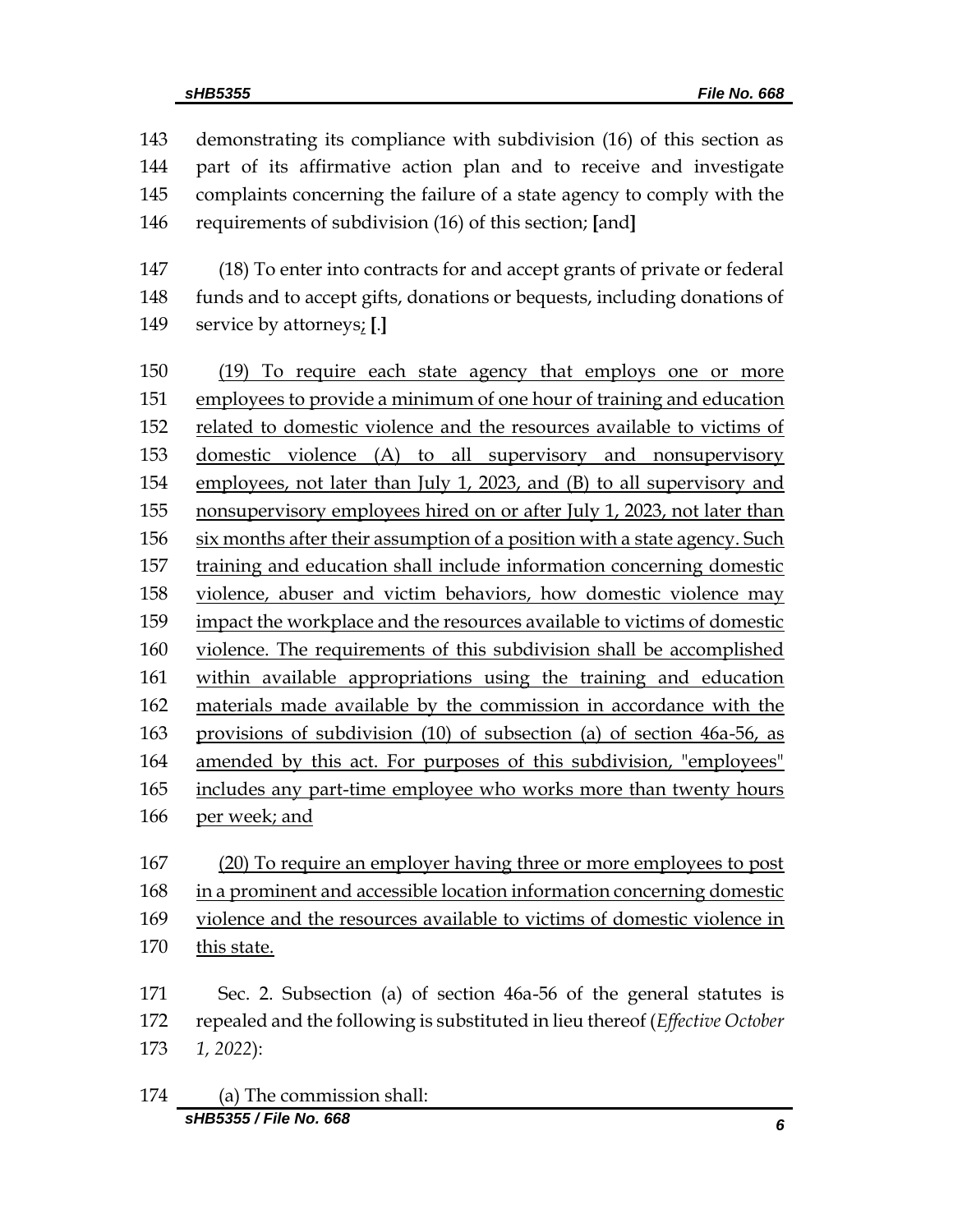(1) Investigate the possibilities of affording equal opportunity of 176 profitable employment to all persons, with particular reference to job training and placement;

 (2) Compile facts concerning discrimination in employment, violations of civil liberties and other related matters;

 (3) Investigate and proceed in all cases of discriminatory practices as provided in this chapter and noncompliance with the provisions of section 4a-60 or 4a-60a or sections 46a-68c to 46a-68f, inclusive;

 (4) From time to time, but not less than once a year, report to the Governor as provided in section 4-60, making recommendations for the removal of such injustices as it may find to exist and such other recommendations as it deems advisable and describing the investigations, proceedings and hearings it has conducted and their outcome, the decisions it has rendered and the other work it has performed;

 (5) Monitor state contracts to determine whether they are in compliance with sections 4a-60 and 4a-60a, and those provisions of the general statutes which prohibit discrimination;

 (6) Compile data concerning state contracts with female and minority business enterprises and submit a report annually to the General Assembly concerning the employment of such business enterprises as contractors and subcontractors;

 (7) Develop and include on the commission's Internet web site a link concerning the illegality of sexual harassment, as defined in section 46a-60, and the remedies available to victims of sexual harassment; **[**and**]**

 (8) Develop and make available at no cost to employers an online 201 training and education video or other interactive method of training and education that fulfills the requirements prescribed in subdivision (15) of section 46a-54, as amended by this act; **[**.**]**

```
sHB5355 / File No. 668 7
204 (9) Develop, in conjunction with organizations that advocate on
```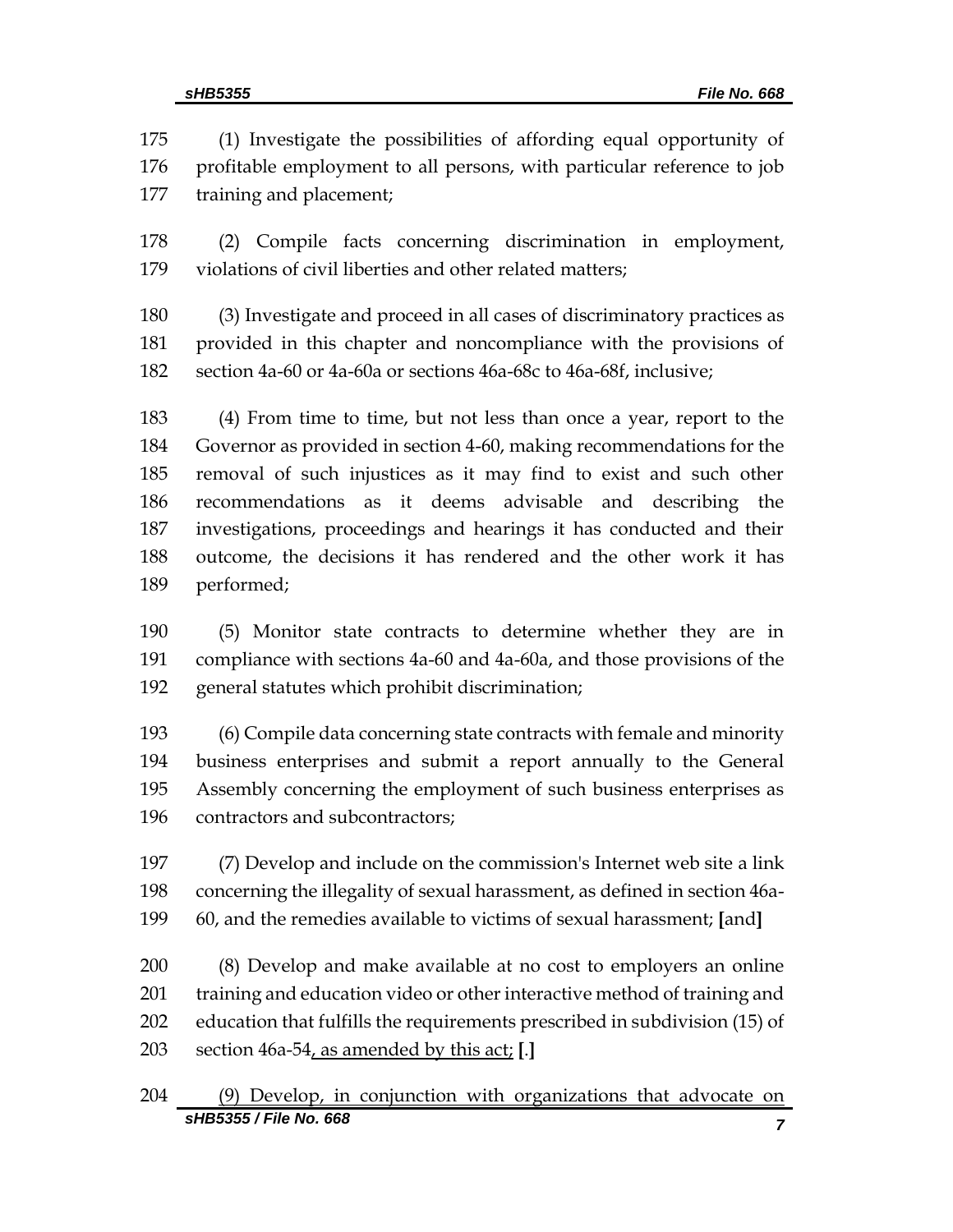| 205 | behalf of victims of domestic violence, and include on the commission's          |  |  |
|-----|----------------------------------------------------------------------------------|--|--|
| 206 | Internet web site, a link concerning domestic violence and the resources         |  |  |
| 207 | available to victims of domestic violence; and                                   |  |  |
| 208 | (10) Develop, in conjunction with organizations that advocate on                 |  |  |
| 209 | behalf of victims of domestic violence, and make available at no cost to         |  |  |
| 210 | each state agency, an online training and education video or other               |  |  |
| 211 | method of training and education that fulfills the<br>interactive                |  |  |
| 212 | requirements of subdivision (19) of section 46a-54, as amended by this           |  |  |
| 213 | act.                                                                             |  |  |
|     | This act shall take effect as follows and shall amend the following<br>sections: |  |  |

| Section 1      | October 1, 2022 | $46a-54$    |
|----------------|-----------------|-------------|
| $\vert$ Sec. 2 | October 1, 2022 | $46a-56(a)$ |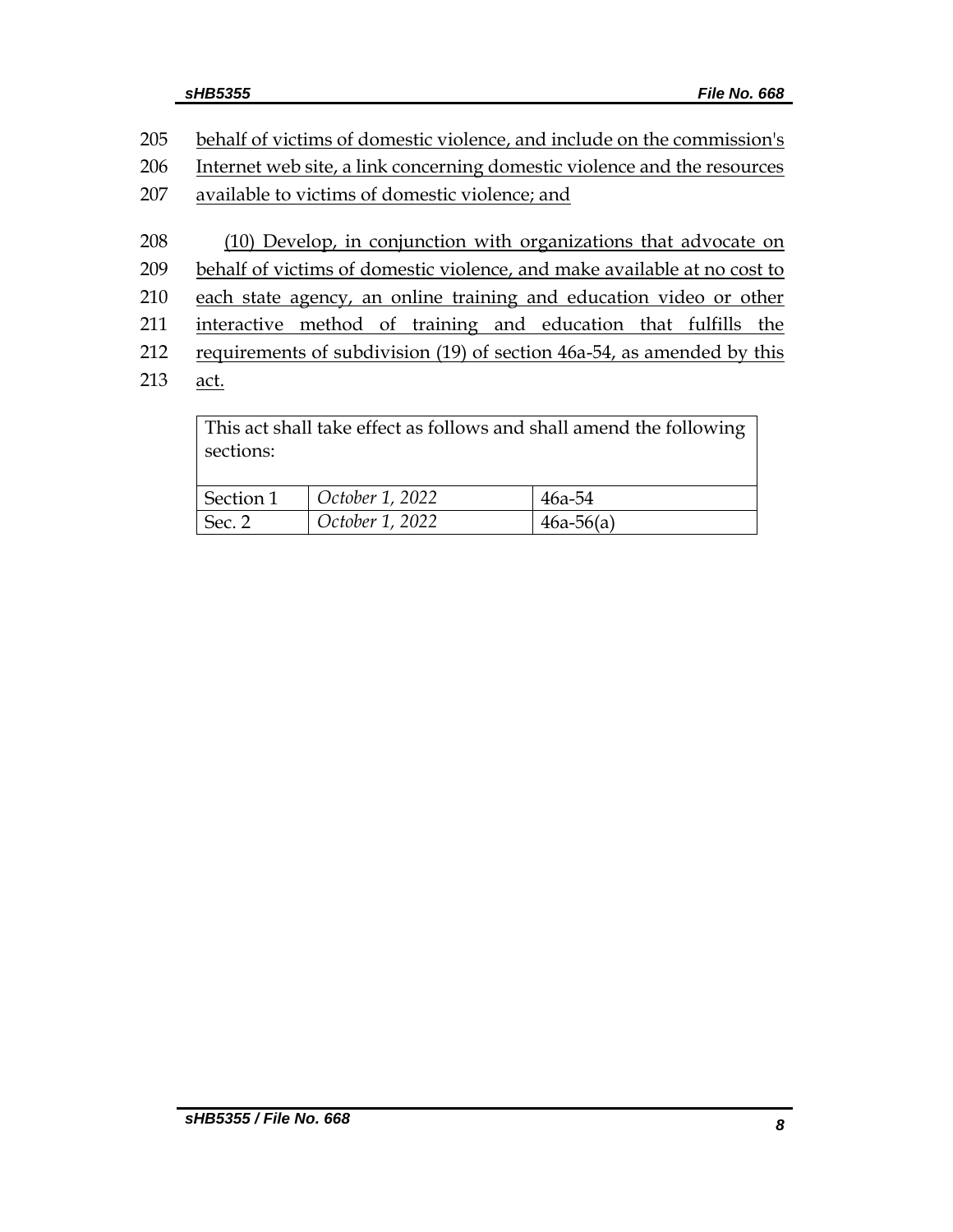*The following Fiscal Impact Statement and Bill Analysis are prepared for the benefit of the members of the General Assembly, solely for purposes of information, summarization and explanation and do not represent the intent of the General Assembly or either chamber thereof for any purpose. In general, fiscal impacts are based upon a variety of informational sources, including the analyst's professional knowledge. Whenever applicable, agency data is consulted as part of the analysis, however final products do not necessarily reflect an assessment from any specific department.*

#### *OFA Fiscal Note*

*State Impact:* None

#### *Municipal Impact:* None

#### *Explanation*

The bill authorizes the Commission on Human Rights and Opportunities (CHRO), in conjunction with the Connecticut Coalition Against Domestic Violence (the Coalition), to require state agencies to provide one hour of training to employees on domestic violence. It also requires CHRO to develop: (1) a free online training and education video; and (2) to post a link on their website containing this information. Lastly, the bill allows CHRO to require that all employers post information in a visible place about domestic violence and the resources available to victims. These provisions have no fiscal impact since CHRO, in working with the Coalition, have the necessary expertise to meet these requirements, and the materials can be posted online.

House "A" requires CHRO to work a different third-party entity, which has no fiscal impact.

#### *The Out Years*

*State Impact:* None *Municipal Impact:* None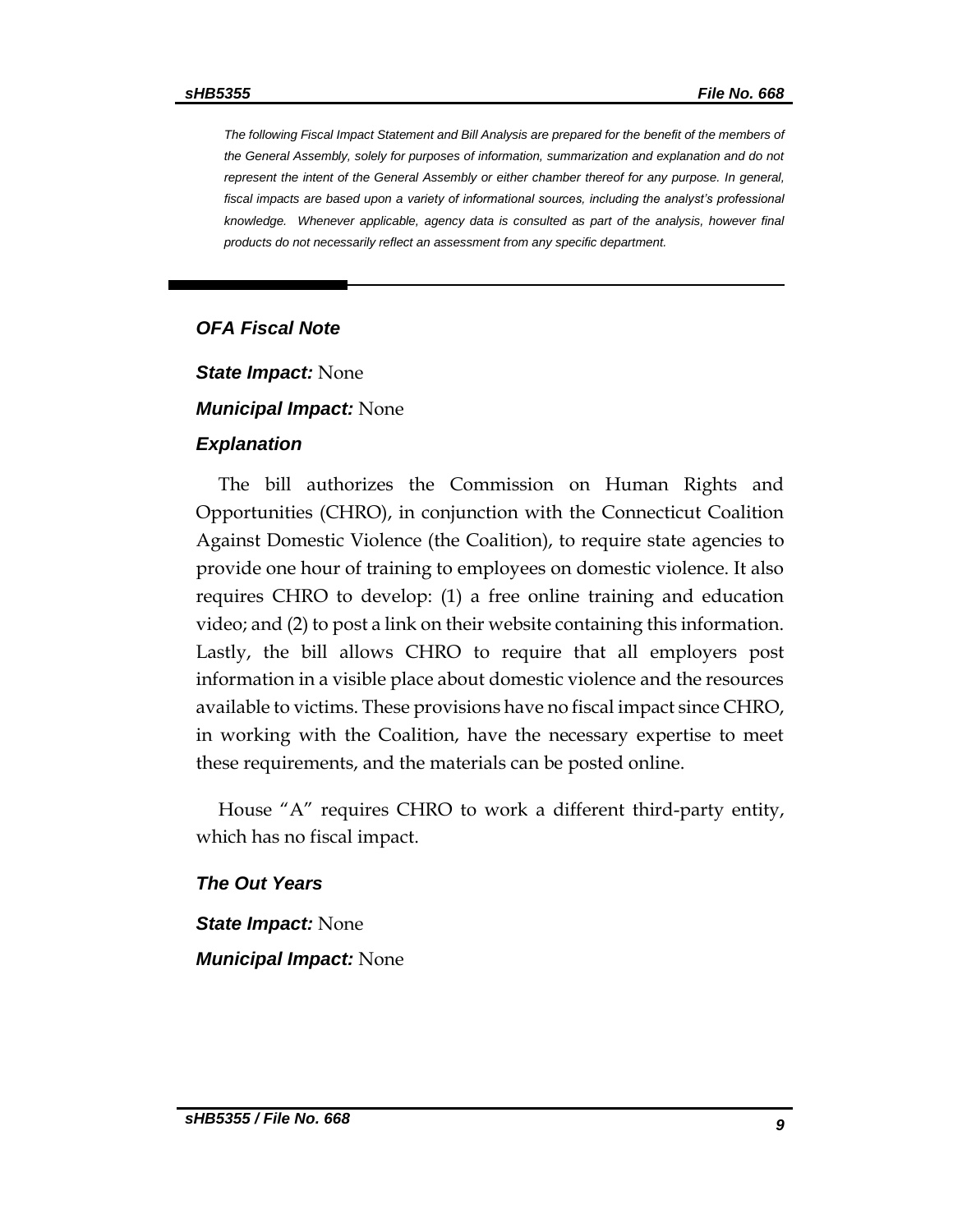# **OLR Bill Analysis sHB 5355 (as amended by House "A")\***

### *AN ACT CONCERNING DOMESTIC VIOLENCE POSTING IN THE WORKPLACE.*

#### **SUMMARY**

This bill authorizes the Commission on Human Rights and Opportunities (CHRO) to require that each state agency provide at least one hour of training and education to employees about domestic violence and the resources available to victims. The training must include information about domestic violence, abuser and victim behaviors, how domestic violence can impact the workplace, and resources for victims.

The bill correspondingly requires CHRO, in conjunction with domestic violence victim advocacy organizations, to develop (1) a free online training and education video, or other interactive training method, for state employees to meet the bill's training requirement and (2) a link on the CHRO website with information about domestic violence and resources available to victims.

Finally, the bill also allows CHRO to require that all employers (including the state and municipalities) that have at least three employees post information in a prominent and accessible place about domestic violence and resources available to domestic violence victims in the state.

\*House Amendment "A" requires CHRO to work in conjunction with domestic violence victim advocacy organizations generally instead of with the Connecticut Coalition Against Domestic Violence specifically as required in the underlying bill.

EFFECTIVE DATE: October 1, 2022